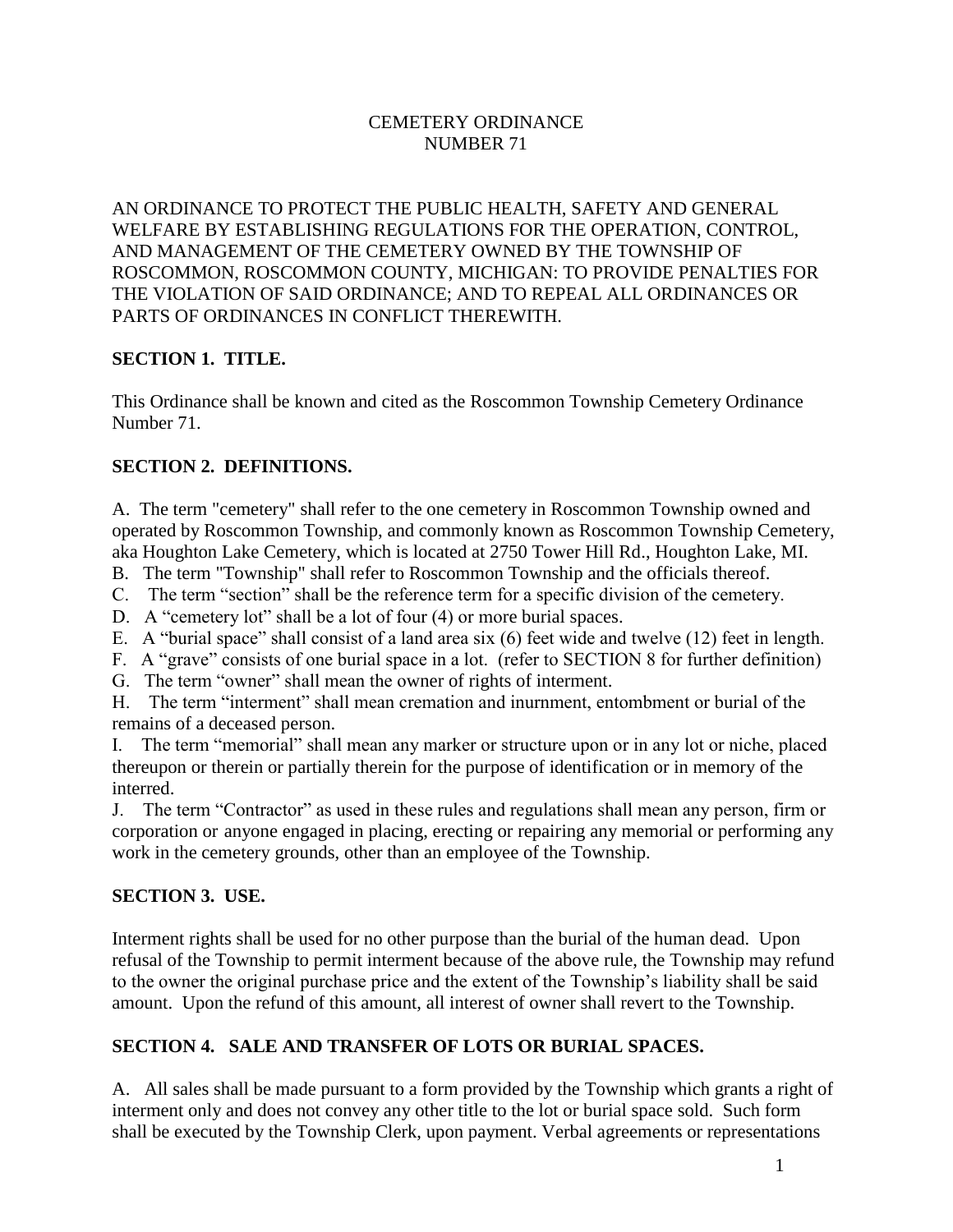will not be recognized. No interment shall be made on any lot until the purchaser shall have paid on the interment rights therein the amount required by the Township, and shall have paid the entire amount due including any care funds.

B. Payment for all spaces must be made prior to interment. A schedule of charges/prices/fees approved by Roscommon Township Board shall be posted in the Roscommon Township Hall and the Clerk's office.

C. The purchasing of cemetery lots shall be limited to four (4) graves per household unless otherwise approved by the Roscommon Township Board. Under emergency or extraordinary situations, the Township Clerk may approve a purchase of up to eight (8) graves without Board approval.

D. Interment rights may be transferred only by endorsement of an assignment on a form issued and approved by the Township Clerk and entered upon the official records of the Clerk. Upon such assignment, approval and record, the Clerk shall issue a new burial permit to the assignee and shall cancel and terminate upon such records, the original permit thus assigned. Proof of such transfers should be recorded in the Clerk's office.

E. Any and all transfers of any interment right, whether same be by conveyance or assignment of purchase contract, are subject to all rules and regulations of the Township, which are now in full force and effect or which may be hereafter enacted. The Township may refuse to consent to a transfer or to an assignment so long as there is any indebtedness due the Township from the owner of record in the Records of the cemetery at the Township Clerk's office. All transfers of ownership shall be subject to a fee amount, determined by the Township Board and posted in the Clerk's Office, which charge must be paid to the Township when the transfer is recorded. In addition to the ordinary and regular transfer fees, there will be required as a prerequisite to the transfer of any interment rights in the cemetery, a minimum contribution or assessment for the benefit of the Cemetery Care Fund in the minimum amount as posted in the Township Clerk's office. The payment set forth in this paragraph shall apply to all interment rights.

F. The subdivision of interment rights is not allowed without the consent of the Township, and no one shall be interred in any lot not having an interest therein, except by written consent of all parties having an ownership interest in such lot and of the Township.

G. All interment rights sold are subject to payment of the amount posted in the Roscommon Township Clerk's office for a lot including any charges for a care fund. All work on lots will be done by the employees or Contractors of the Township, except when permission is otherwise granted. All grading; landscape work; other improvements of any kind; all care of lots; and all planting, trimming, cutting or removal of any trees, shrubs, and herbage shall only be performed by employees or Contractors of the Township. All openings and closings of lots, all interments and/or removals shall be made by the Township authorities.

H. Interment rights can be purchased in this cemetery, only with the written approval of the Roscommon Township Clerk or Deputy Clerk, and subject to the terms and conditions contained in the Cemetery Ordinance of the Township now or hereafter adopted by the Township.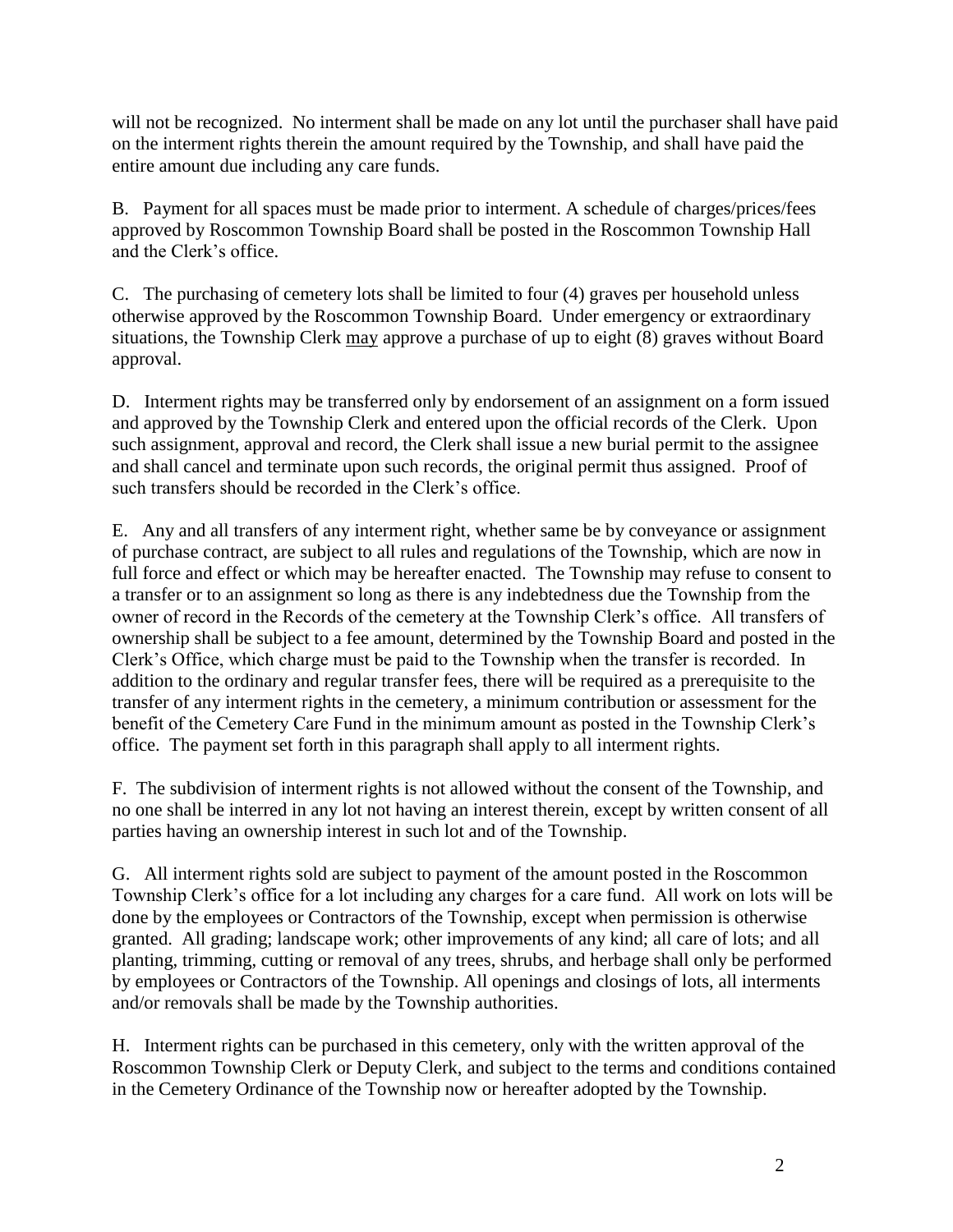I. The Township may exchange interment rights when desired by owners, but will not exchange interment rights for those of lesser value. When such an exchange is made, the original conveyance must be surrendered by proper assignment, or by re-conveyance if considered necessary, before any change is affected.

J. Each owner is vested with the ownership of his or her interment right for the sole purpose of interment of human bodies or the remains thereof. Under the regulations of the Township, the interment rights cannot be conveyed without the assent of the officers, nor can any use, division or improvements of them be made which the Township prohibits, or may deem improper. The owner of interment rights may dispose of same by Will, subject to the foregoing conditions. If the owner dies intestate, the interment rights will descend to his or her heirs, according to the laws of descent.

K. No conditional or partial transfer of interment rights and no sale of an undivided interest, except to a person or persons who are already part-owners, will be recorded, as the Township cannot be responsible for the carrying out of the intent of the grantor.

# **SECTION 5. PURCHASE PRICE AND TRANSFER FEES.**

A. The price of each burial space shall be determined by a fee structure established by the Roscommon Township Board.

B. The charges shall be paid to the Township Treasurer.

C. The Township Board, by resolution, may periodically alter the foregoing fees to accommodate increased costs and needed reserve funds for cemetery maintenance and acquisition.

## **SECTION 6. GRAVE OPENING CHARGES.**

A. The opening and closing of any burial space, prior to and following a burial therein, and including the interment of ashes, shall be at a cost to be determined from time to time by resolution of the Township Board, payable to the Township.

B. No burial spaces shall be opened and closed except under the direction and control of the Township Clerk. This provision shall not apply to proceedings for the removal and re-interment of bodies and remains, which matters are under the supervision of the local health department, as a result of a court order.

## **SECTION 7. MARKERS OR MEMORIALS.**

A. All markers or memorials must be of stone or other equally durable composition.

B. All markers or monuments must be located upon a suitable foundation to maintain the same in an erect position.

C. The footing or foundation upon which any monument, marker or memorial is to be placed shall be approved by the Township Clerk. All foundations shall be six inches (6") larger per side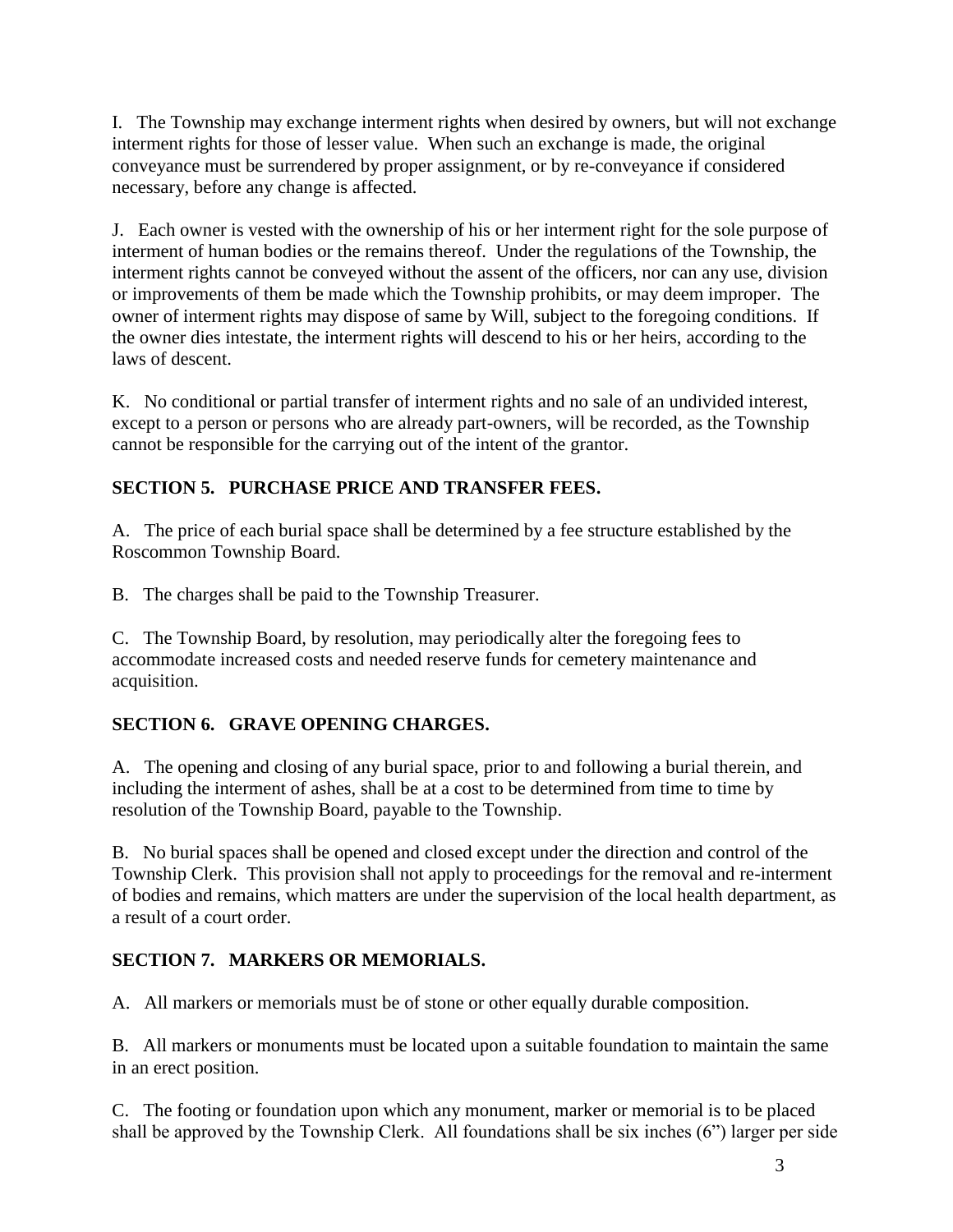than the base of the marker or memorial, with the exception of Veteran's markers supplied by the Federal Government for which the six-inch requirement is suspended. Prices per square inch for concrete foundations shall be posted in the Clerk's office.

D. Single/double individual monuments shall be set in line with grave boundaries.

E. Above ground crypts/mausoleums shall be permitted in a designated sector of the cemetery only. Owners may sell back their previously purchased grave sites to the Township, per SECTION 10 regulations, and purchase the crypts/mausoleum sites as per the posted fees and charges.

# **SECTION 8. INTERMENT REGULATIONS.**

A. Only one person may be buried in a burial space except for a mother or father and infant, two children buried at the same time, or two cremains, or full body and one cremain.

B. All embalmed burials must be in approved vaults made of concrete, steel or fiberglass, installed or constructed in each burial space before interment. Cremains are considered final disposition not requiring a vault.

C. The appropriate permit for the burial space involved, together with appropriate identification of the person to be buried therein, when necessary, shall be presented to the Township Clerk or designated appointee prior to interment. Where such permit has been lost or destroyed, the Township Clerk shall determine if the person has the legal right to be buried in the burial space before any interment is commenced.

D. A minimum notice of 24 working hours before the announced time of the funeral will be required. Sunday funerals will not be permitted. Exceptions to this rule will be made only in case of death from a contagious disease or when so ordered by the authorized officers of the Township.

E. When a removal, or disinterment, or reinterment, is to be made from a single grave to another grave site, the formerly occupied single grave space and all rights therein revert to the Township. If no approved vault has been used for the original interment, one must be provided for transit offsite or reburial within Roscommon Township Cemetery by the requesting party. The charge for removal, disinterment, or reinterment, shall be determined by the Roscommon Township Board, as posted in the Clerk's office. Application for removal permit must be signed by next of kin and properly notarized prior to time of removal.

F. Winter interments will be at the discretion of the Township Clerk or Deputy Clerk and the Contractor at which time rates for opening and closing will double. The cemetery care charge will not double. The beginning and ending dates for winter rates shall also be at the discretion of the Township Clerk or Deputy Clerk and the Contractor.

G. Roscommon Township will allow winter storage of remains in its cemetery chapel/vault as an alternative to winter rate burials at no extra charge.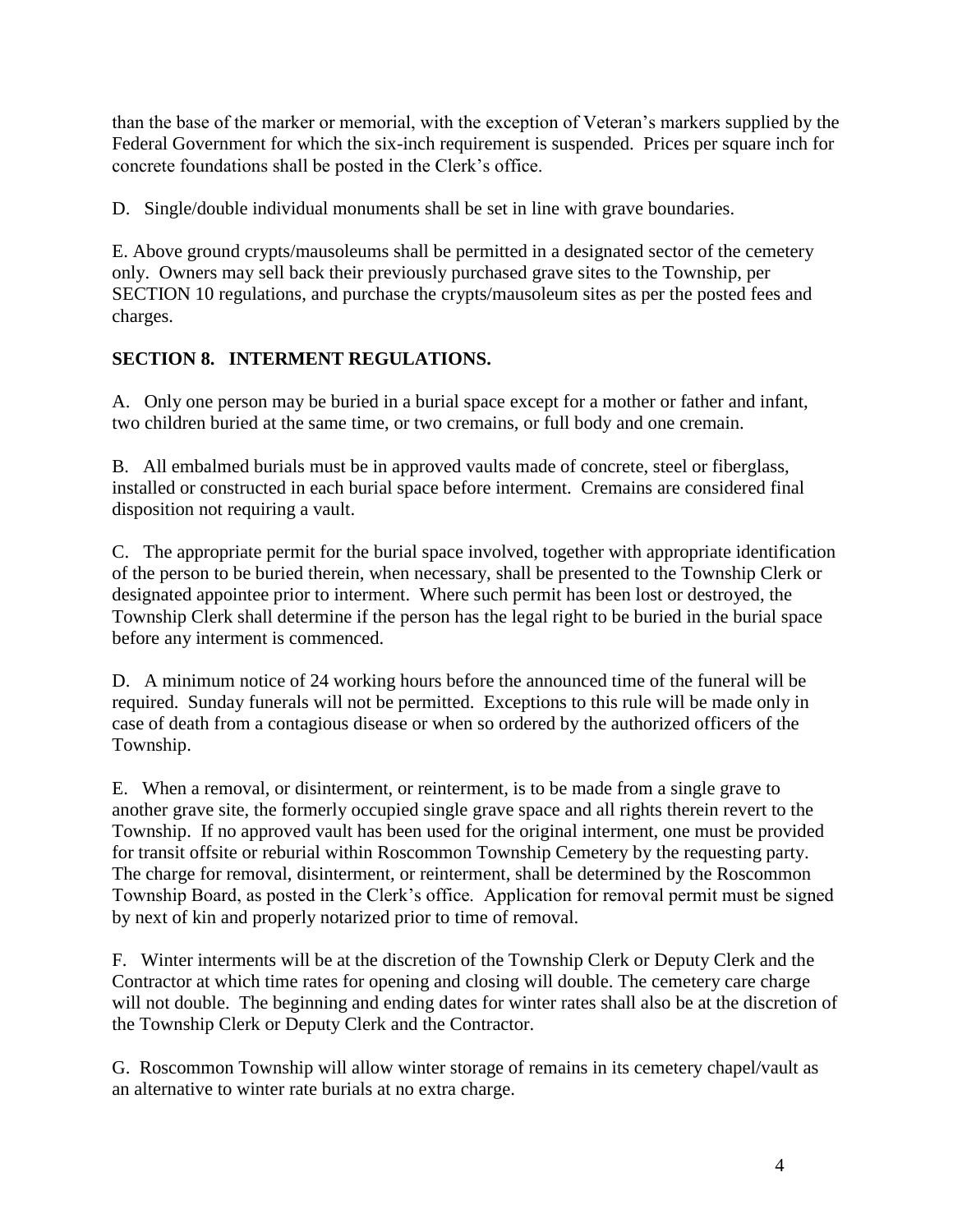#### **SECTION 9. GROUNDS MAINTENANCE.**

A. No grading, leveling, or excavating upon a burial space shall be allowed without the permission of the Township Clerk.

B. No shrubs, trees, or evergreens of any type shall be planted. Any foregoing items planted may be removed by the Township.

C. The Township reserves the right to authorize the removal or trimming of any tree, plant or shrub located within the cemetery in the interest of maintaining proper appearance and the use of the cemetery.

D. Mounds which hinder the free use of a lawn mower or other gardening apparatus are prohibited. No lot shall be raised above established grade.

E. The Township and its Contractors shall have the right and authority to remove and dispose of any and all growth, emblems, displays or containers that are determined to be unsightly, a source of litter, or a maintenance problem.

F. Landscape materials (i.e. bark mulch, stone) other than earth or sod are prohibited.

G. All refuse of any kind including dried flowers, wreaths, papers, and flower containers must be removed or deposited in trash receptacles located within the cemetery.

H. No lot perimeter walls or enclosure of any kind, such as fence, coping, hedge, or ditch, shall be permitted around any grave or lot.

I. No person other than the proper employees of the Township shall be allowed to perform any work within the cemetery without the appropriate permit from the Township.

J. No person shall pluck or remove any plant or flower, either wild or cultivated, from any part of the cemetery.

K. Placing potted flowers, plants, summer wreathes or baskets on lots and graves is not permitted except on Easter, Mother's Day, Father's Day, Memorial Day, Armistice Day and Christmas Day; same shall be removed within ten (10) days from the placing on lots and graves on the special days herein set forth. Potted flowers may be placed at other times on graves and lots only if same are placed on concrete pads or patio blocks beside the headstone, and subject to the approval of the Township.

L. The digging of holes for any purpose whatsoever is strictly prohibited.

M. Holders containing flowers or other decorations will be removed as soon as the flowers fade and wither, and the right is reserved by the Township to make such removal. Also, winter wreaths will be removed at such time as is specified by the Township. Spring cleanup notices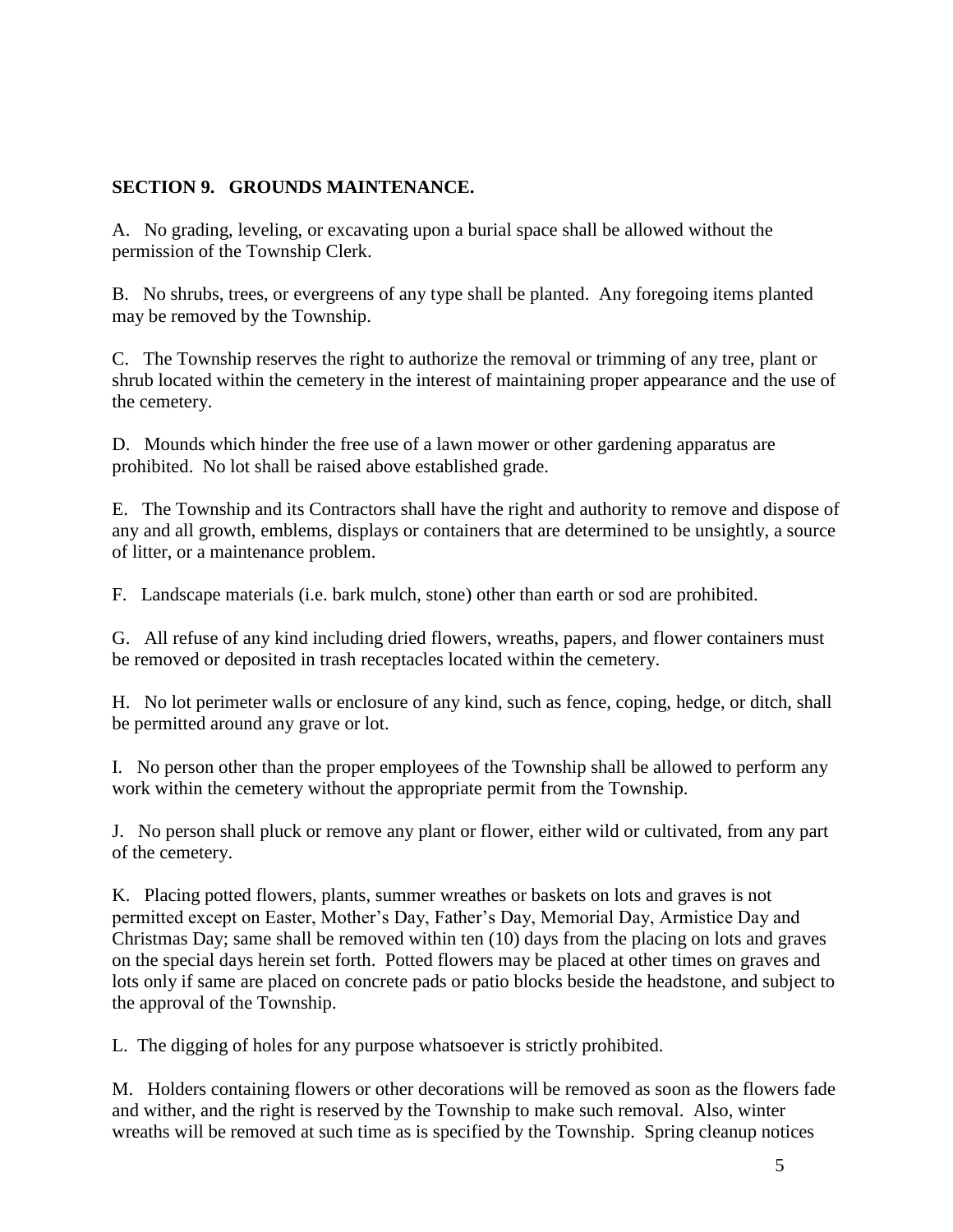shall be published in the local paper and on the Roscommon Township website www. roscommontownship.com. The Township shall keep such holders, at the risk of the owner, and if owner fails to collect said holders within said thirty (30) days from the date of removal, the owner forfeits all right, title and interest in said holders, and the Township may dispose of them by sale, destruction or in any other way it deems best. "Holders" may include pottery pots, metal pots, hangers with pots, or any container placed at the gravesite not on the foundation or patio blocks.

N. The Township reserves the right to remove all flowers, potted plants, summer wreathes or baskets of flowers when they become withered, or for any other reason, and the maintenance person is authorized to make such removals when in their judgment it is in the best interest of the cemetery. A Fall cleanup period, in preparation for winter maintenance, shall be published in the Houghton Lake Resorter and on the Roscommon Township website www.roscommontownship.com

O. Concrete benches will be allowed at the head of a grave but must have a concrete foundation under them. They also must not be longer than three (3) feet in length. The foundation shall be constructed by the Township Contractor for a fee that is set by the Township Board.

P. No advertisement of any kind shall be allowed on cemetery property.

# **SECTION 10. REPURCHASE OF LOTS OR BURIAL SPACES.**

Upon approval of the Township Board, the Township may repurchase any cemetery lot or burial space from the owner for the original price paid the Township upon written request of said owner or his legal heirs or representatives.

Burial spaces remaining vacant one hundred (100) years from the date of their sale shall automatically revert to the Township upon occurrence of the following events: Notice shall be sent by the Township Clerk, by first class mail to the last known address of the last owner of record informing him/her of the expiration of the 100-year period and that all rights with respect to said spaces will be forfeited if he/she does not affirmatively indicate in writing to the Township Clerk within sixty (60) days from the date of the mailing of the written notice, his/her desire to retain said burial rights. A classified notice in the local newspaper may be used to search for heirs to the owner or information concerning the last known owner.

## **SECTION 11. GENERAL REGULATIONS.**

A. No dogs shall be permitted in the cemetery, except for legitimate service dogs required to mitigate a disability.

B. No person shall be permitted within the cemetery on a bicycle, snowmobile or ATV.

C. Bringing lunches, beer or intoxicating liquors within the cemetery is strictly forbidden. No boxes, shells, toys, discarded glassware, sprinkling cans, receptacles, or similar articles will be permitted on any grave, lot or tree. The Township shall not be responsible for theft or damage to any items placed on graves or lots.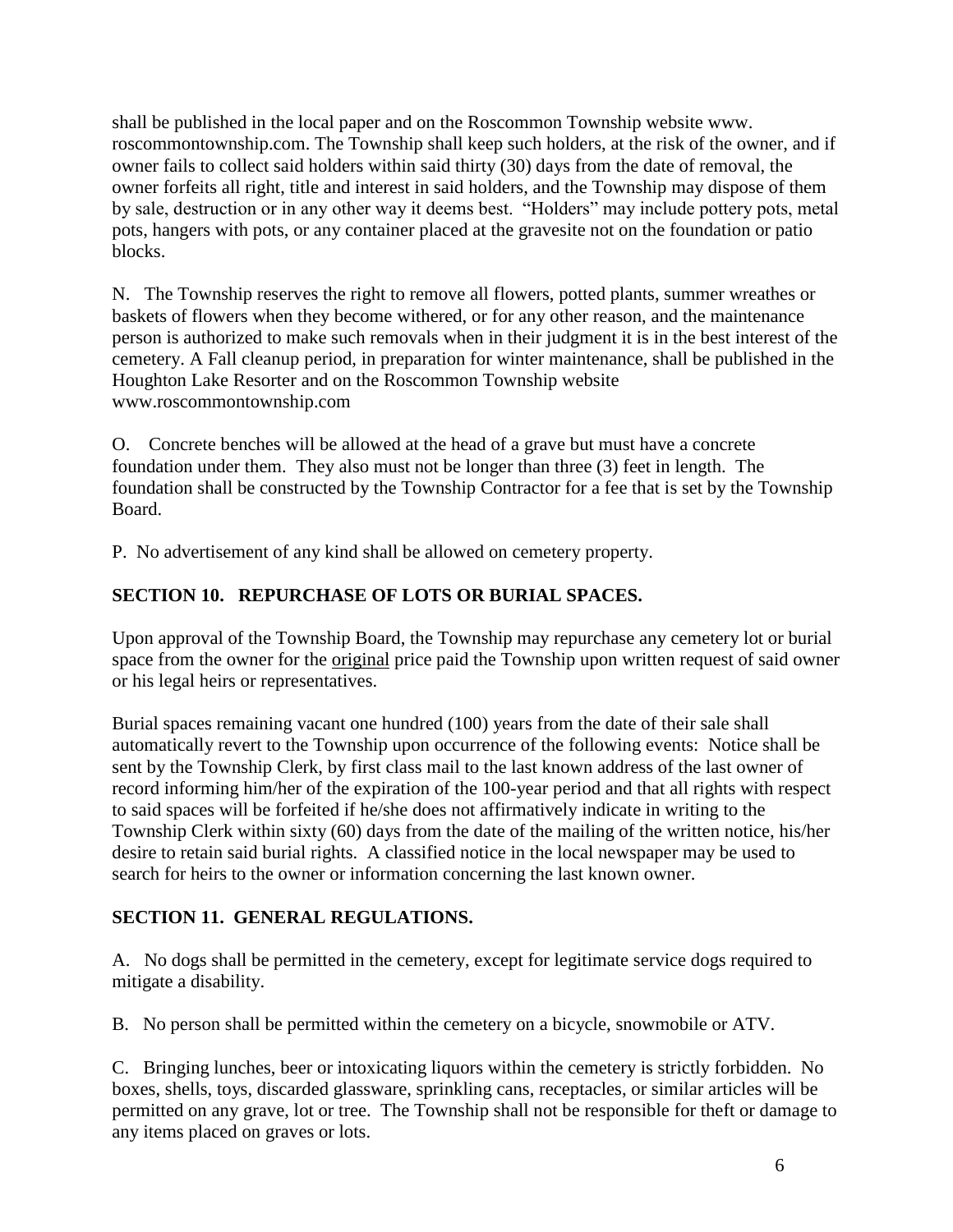D. No person shall be permitted to enter or leave the cemetery except by the public gates.

E. Vehicle speed exceeding 15 miles per hour shall not be permitted, and no person shall either ride, park or drive upon the lawns.

F. Any person found on the grounds after dark shallwill be considered a trespasser.

G. No person shall be permitted to use profane or boisterous language or in any way disturb others.

H. All persons are forbidden to hunt or to feed animals on the cemetery property.

## **SECTION 12. RECORDS.**

The Township Clerk shall maintain records concerning all interments, issuance of burial permits, and any cemetery care fund, separate and apart from any other records of the Township and the same shall be open to public inspection at all reasonable business hours.

# **SECTION 13. CEMETERY HOURS.**

A. The cemetery shall be open to the general public during the daylight hours.

B. No person shall be permitted in the Township cemetery at any time other than daylight hours, except upon permission of the Township Board or the Contractors of the Township.

## **SECTION 14. PENALTIES.**

A. Any person who violates any provision of this Ordinance is responsible for a municipal civil infraction, subject to payment of a civil fine of not less than \$50.00, plus costs and other sanctions for each violation (as authorized by Section 21 of Act No. 359 of Public Acts of 1947, as amended, and the Roscommon Township Municipal Ordinance Violations Bureau Ordinance).

B. Repeat offenses under this Ordinance shall be subject to increased fines as provided by this Section below. As used in this Section, "repeat offense" means a second (or any subsequent) violation of the same requirement or provision of this Ordinance within any three (3) year period for which the person admits responsibility or is determined to be responsible. The increased fine for a repeat offense under this Ordinance shall be as follows:

1. The fine for any offense which is a first repeat offense shall be not less than \$125.00, plus costs.

2. The fine for any offense which is second repeat offense shall be not less than \$250.00, plus costs.

3. The fine for any offense which is a third repeat offense, or any subsequent repeat offense, shall be not less than \$400.00 each, plus costs.

C. Each day on which any violation of this Ordinance occurs or continues, constitutes a separate offense to separate sanctions.